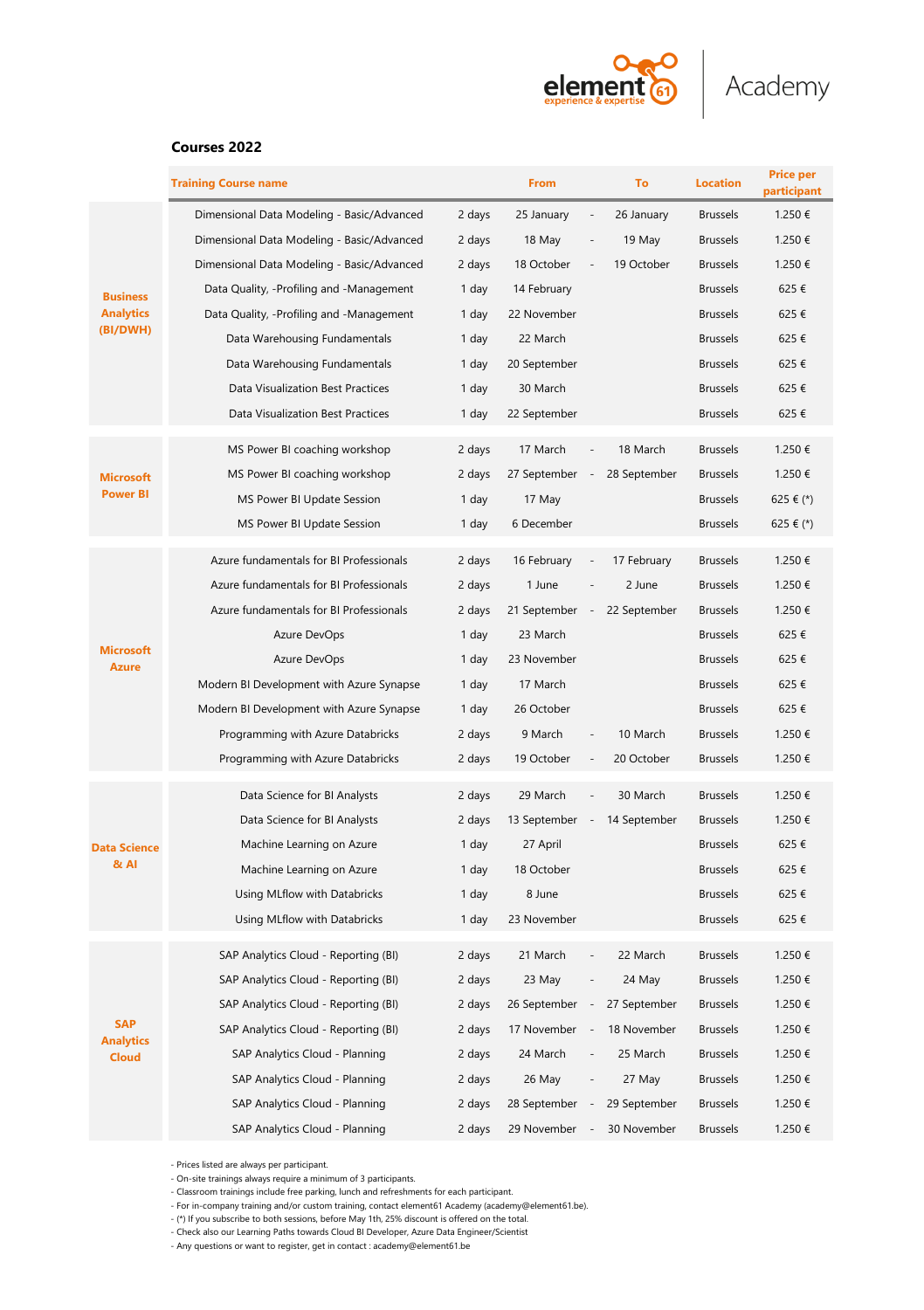

|                                      | The "Data Warehousing Fundamentals" training is a 1-day training that will learn you the fundamental architecture design, terms, definitions and processes of data<br>warehousing. This course is intended towards professionals with limited knowledge of Data Warehousing & Business Intelligence. This includes data architects, data<br>modelers, business analysts, business intelligence designers, project managers, DW/BI developers that need to get up to speed to join or start a data project.                                                               |
|--------------------------------------|--------------------------------------------------------------------------------------------------------------------------------------------------------------------------------------------------------------------------------------------------------------------------------------------------------------------------------------------------------------------------------------------------------------------------------------------------------------------------------------------------------------------------------------------------------------------------|
|                                      | Dimensional Data Modeling - Introduction Day                                                                                                                                                                                                                                                                                                                                                                                                                                                                                                                             |
|                                      | Introduction will take off by explaining the fundamentals in terms of dimensions & facts and the corresponding dimensional process. It will offer a view on methods &<br>templates which can be used to accelerate & document. This course is intended towards professionals with limited to intermediate knowledge of modeling in the context of<br>Data Warehousing & Business Intelligence.                                                                                                                                                                           |
| <b>Business</b>                      | Dimensional Data Modeling - Advanced Day                                                                                                                                                                                                                                                                                                                                                                                                                                                                                                                                 |
| <b>Analytics</b><br>(BI/DWH)         | In the advanced part, it will also delve deeper into amongst others history tracking, the various existing fact-types, multi-valued dimensions, heterogeneous dimensions and<br>facts. Throughout the course special situations are discussed and a number of exercises, based on real-world cases, are given.                                                                                                                                                                                                                                                           |
|                                      | Data Quality, -Profiling and -Management                                                                                                                                                                                                                                                                                                                                                                                                                                                                                                                                 |
|                                      | Data quality management is one of the greatest challenges of information technology. The training will give insights on How to define Data Quality and provide you with a<br>process and techniques to identify and improve Data Quality issues. Next to Data Quality the training will also cover and define Master Data Management and how this<br>relates to your Data driven initiatives.                                                                                                                                                                            |
|                                      | <b>Data Visualization Best Practices</b>                                                                                                                                                                                                                                                                                                                                                                                                                                                                                                                                 |
|                                      | This training teaches you the fundamentals of data visualization. In this course, we go over the most common types of tables and charts, and how you need to choose<br>between those two options. We look at "design best practices" to make graphs and visuals the most efficient and effective. The course also covers the principles of visual<br>perception and how these can help you to make better visualizations and dashboards.                                                                                                                                 |
| <b>Microsoft</b><br><b>Power BI</b>  | Microsoft Power BI coaching workshop (2 days)                                                                                                                                                                                                                                                                                                                                                                                                                                                                                                                            |
|                                      | During this 2-days coaching workshop you will be guided step-by-step to get acquainted with the capabilities of Microsoft Power BI. It will enable you to get started with<br>Power BI, build your own dashboards, reports and visualize the data within your company and turn it into insights.                                                                                                                                                                                                                                                                         |
|                                      | <b>Microsoft Power BI update sessions</b>                                                                                                                                                                                                                                                                                                                                                                                                                                                                                                                                |
|                                      | With monthly Power BI updates and a busy job, it can be a challenge to keep up with new PowerBI features and still benefit from using them as soon as they become<br>available. Our update sessions will guide you through the latest features of Power BI and give you the ability to get some hands-on experience with these new features<br>during a guided demo.                                                                                                                                                                                                     |
|                                      | Azure fundamentals for BI Professionals (2 days)                                                                                                                                                                                                                                                                                                                                                                                                                                                                                                                         |
|                                      | As a BI professional you want to stay up-to-date about how BI and Analytics is ran in the cloud, which features are new and which components can help overcome current<br>challenges in your on-premise BI environment. In this Azure fundamentals workshop we share and show all components & principles a BI professional should know about<br>building BI and Analytics in the Azure Cloud. We offer 1 day theory + 1 day hands-on exercises                                                                                                                          |
|                                      | <b>Azure DevOps</b>                                                                                                                                                                                                                                                                                                                                                                                                                                                                                                                                                      |
| <b>Microsoft</b>                     | In this course we learn you how to embrace Azure DevOps for Data Analytics. This course highlights the principles of DevOps including what is CICD, what is infrastructure-as-<br>code, what is git, what is a pull request, etc but also has hands-on exercises using git. Azure Pipelines, Infrastructure-as-code using ARM and use of DevOps within Azure<br>Data Factory and Azure Databricks. This course is not focused on teaching agile of scrum methodology but rather to 'how to practically do it for BI & Anaytics using Azure<br>DevOps                     |
| <b>Azure</b>                         | <b>Modern BI Development with Azure Synapse</b>                                                                                                                                                                                                                                                                                                                                                                                                                                                                                                                          |
|                                      | In the Cloud, data warehousing is different than on-premise SQL Server as you want to maximally benefit from cloud functionalities, scalability, flexibility & managed services.<br>As a BI or Data Professional, you want to feel comfortable in how to do modern data warehouse development in Microsoft Azure Cloud. To learn all these tips & tricks of<br>cloud data-warehousing with Azure Synapse Analytics, element61 hosts this Modern BI development training.                                                                                                 |
|                                      | Programming with Azure Databricks (2 Days)                                                                                                                                                                                                                                                                                                                                                                                                                                                                                                                               |
|                                      | As a Data professional you want to leam to write and use Spark, its best-practices and which features are specific to Databricks. In this Spark Programming courses you'll<br>learn to work with Spark fluently. Across the basic and advanced course you'll learn how to read data, visualize data, apply a variety of transformations and actions. You will<br>explore the Spark UI and how query optimization, partitioning, and caching affect performance. With this course you'll learn how to use Spark and Databricks for your data<br>loads.                    |
|                                      | Data Science for BI Analysts (2 Days)                                                                                                                                                                                                                                                                                                                                                                                                                                                                                                                                    |
|                                      | Business analysts and programmers are getting more and more into contact with advanced analytics. Although not the core of their job, it is important that they gain an<br>initial understanding of what it is, and what value it can bring to their organization. Therefore, we have created a 2-day introductory course in Data Science explaining all the<br>important concepts, and the process that leads to a successful project. We end the course with practical examples and applications of machine learning to give food for<br>thought for all participants. |
| <b>Data Science</b>                  | <b>Machine Learning on Azure</b>                                                                                                                                                                                                                                                                                                                                                                                                                                                                                                                                         |
| $8t$ AI                              | As a data scientist you might be interested in how to run Machine Learning projects in Azure: with a variety of services available such as Azure ML, Databricks or Data Science<br>VMs, this 1-day course will give guidance on tips & how-to's for doing Machine Learning development in Azure. The course explains all relevant ressources, shares concrete<br>tips & gives all the principles (and some practical exercises) so the audience leaves with good knowledge on how to embrace Azure Cloud for ML;                                                         |
|                                      | <b>Using MLflow with Databricks</b>                                                                                                                                                                                                                                                                                                                                                                                                                                                                                                                                      |
|                                      | As a data scientist you might be interested in how to improve the development in a ML lifecycle and bring ML algorithms faster to production or overcome challenges with<br>the current development cycle. In this 1-day course we deep-dive on how MLFlow in Azure Databricks can practically be used as MLOps tool. This course is hands-on,<br>practical & concrete and aims to leave the audience with concrete tips & best-practices on how to use MLFlow end-to-end                                                                                                |
| <b>SAP Analytics</b><br><b>Cloud</b> | SAP Analytics Cloud - Reporting (BI) (2 days)                                                                                                                                                                                                                                                                                                                                                                                                                                                                                                                            |
|                                      | This instructor-led, custom training including exercises has been designed for enterprises that aim to empower their Business & Key Users in SAP Analytics Cloud Reporting.<br>This 2 day course covers basic and advanced functionality of SAC for reporting and combines expert training and advice with hands-on exercises in your individual SAC<br>training environment.                                                                                                                                                                                            |
|                                      | SAP Analytics Cloud - Planning (2 days)                                                                                                                                                                                                                                                                                                                                                                                                                                                                                                                                  |
|                                      | This instructor-led, custom training including exercises has been designed for enterprises that aim to empower their Business & Key Users in SAP Analytics Cloud Planning.<br>This 2 day course covers basic and advanced functionality of SAC for planning and combines expert training and advice with hands-on exercises in your individual SAC<br>training environment.                                                                                                                                                                                              |
|                                      |                                                                                                                                                                                                                                                                                                                                                                                                                                                                                                                                                                          |

**Data Warehousing Fundamentals**